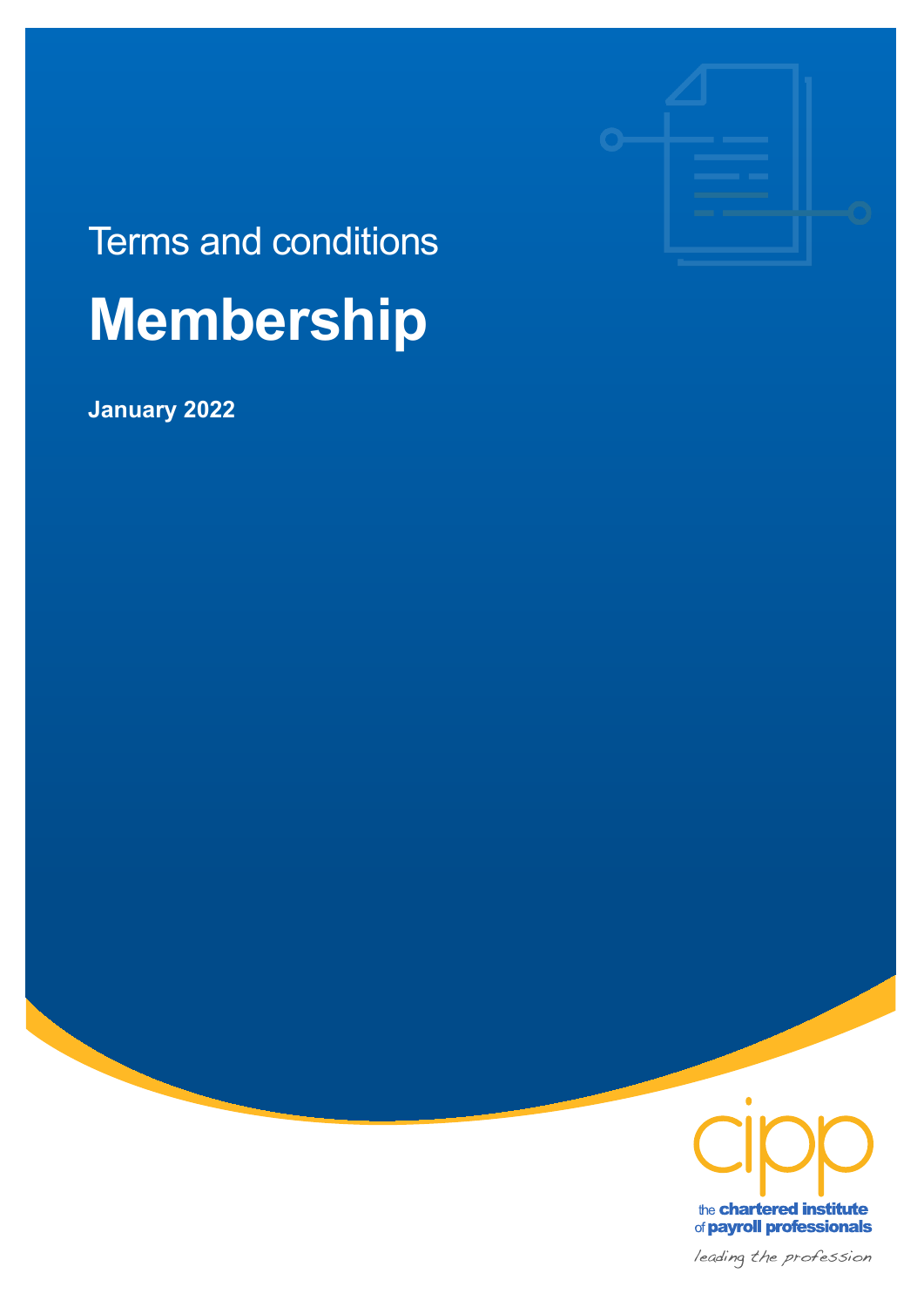

## **Terms and conditions for membership**

#### **1. Definitions and Interpretation**

The following definitions and interpretation shall apply to all dealings between the Buyer and the Company.

**'The Company', 'Us', 'Our'** and **'We'** shall mean the CIPP, the Chartered Institute of Payroll Professionals and its subsidiaries.

**"The Buyer"** shall mean the person, to whom the CIPP agrees to supply to.

**"Products/Services"** means the products and/or services we agreed to provide you with under the Contract.

**"Contract Document"** means the enrolment form, booking form, registration form, and schedules applicable to it and our terms of business.

**"Laws of the Institute"** means the Charter, the Bye-lays, the Regulations and all codes and other forms of regulatory provision made by the Institute.

#### **2. Conditions Applying**

- 2.1. These terms and conditions supersede any terms and conditions proposed by The Buyer and may not be varied except with the written consent of The Company in accordance with 2.3 below.
- 2.2. Prior to applying for membership you must refer to our [Website terms and conditions](https://www.cipp.org.uk/uploads/assets/a4f07f59-38b6-48b1-86c080e38c3a6073/CIPP%20terms%20and%20conditions%20-%20Website%20use.pdf) and the Privacy and [Data Protection Policy.](https://www.cipp.org.uk/about-us/privacy-policy.html)
- 2.3. Any variation to these terms and conditions must be agreed in writing and signed or countersigned by a Director of The Company.

#### **3. Membership**

- 3.1. All grades
	- 3.1.1. Membership is personal to the individual, regardless of the feepayer, and is non-transferrable.
		- 3.1.1.1. Where an organisation has a bulk membership renewal, i,e, all their employees renew on the same invoice, if an individual leaves the organisation their replacement will be entitled to free of charge affiliate membership for the remaining time on the renewal.
	- 3.1.2. All members must agree to, and abide by, the [CIPP Code of Conduct](https://www.cipp.org.uk/about-us/code-of-conduct.html) and the [Laws of the Institute](https://www.cipp.org.uk/about-us/institute-information.html)
	- 3.1.3. Membership subscriptions run for twelve months, commencing on the 1<sup>st</sup> of the month. For applications (excluding associate students as per point  $3.3.1$ ) on or before  $14<sup>th</sup>$  of the month, the plan will be dated on the 1<sup>st</sup> of that month, for applications received on or after 15<sup>th</sup> of the month, the plan will be dated on the 1<sup>st</sup> of the following month.
- 3.2. Associate, full, fellow and Chartered
	- 3.2.1. Applicants for membership must meet the minimum criteria required for the grade applied for. If the necessary criteria are not met, membership may be offered at a lower grade.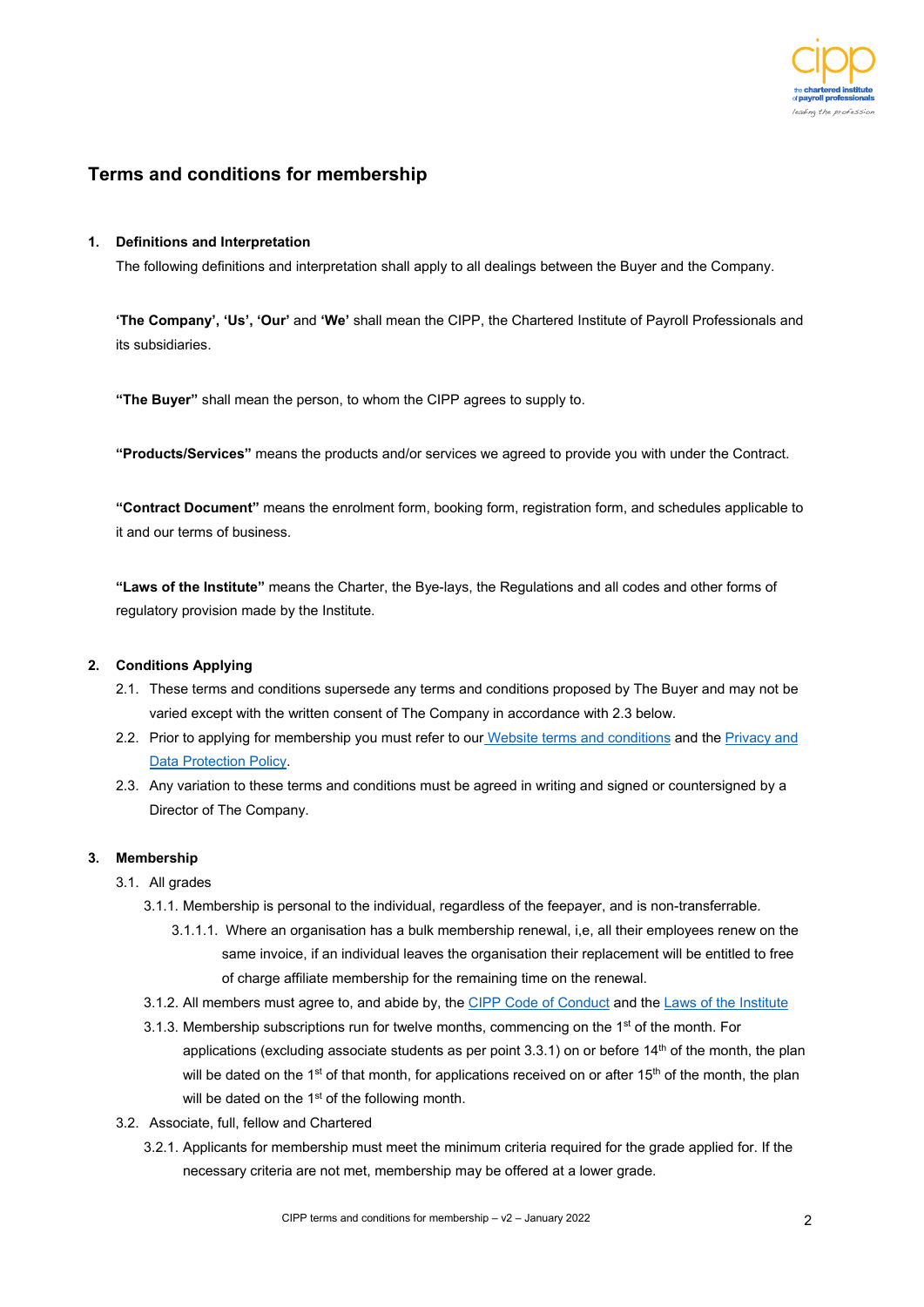

- 3.2.2. Associate, full and fellow members agree to complete at least one continuing professional development (CPD) activity per subscription year. Chartered members agreed to complete 40 CPD points per subscription year.
- 3.2.3. Membership will renew automatically at the same grade and a subscription notice will be issued during the 11th month of membership.
- 3.3. Associate student
	- 3.3.1. Associate students' membership will commence on the 1<sup>st</sup> of the month that their qualification is due to commence.
	- 3.3.2. Membership is mandatory for students studying a CIPP Foundation Degree. The Company reserves the right to withhold results and you may be removed from the course if full payment is not received.
	- 3.3.3. Membership will not automatically renew for year one and two students. Year three students, upon successful completion of their studies, will renew, subject to confirmed results, at the going rate for full membership.
	- 3.3.4. Logging CPD is optional for associate students.
	- 3.3.5. Associate students are not liable for the registration fee of £35 normally applicable for new members.

#### **4. Fees, Invoicing and Payment**

- 4.1. Fees
	- 4.1.1. The fee(s) charged will be as shown on The Company's website at the time of the purchase of the Products/Services. The only exceptions shall be any variation pursuant to 2.3 above. All fees quoted are exempt from VAT.
	- 4.1.2. Fees are subject to annual review and may increase as prescribed by The Company.
	- 4.1.3. The Buyer will pay fees in full.
	- 4.1.4. All fees are not refundable, see point 5.2
- 4.2. Additional fee information
	- $£35 -$  for new applicants and members returning after a period of twelve months or more
	- £95 qualified applicants for Chartered membership
	- £195 experienced applicants for Chartered membership
	- 4.2.1. Upgrade fees for paid members
		- £70 affiliate to associate
		- $£35 -$  associate to full
- 4.3. Invoicing and Payment
	- 4.3.1. The following payment terms form part of your original contract and must be adhered to. Payment can be made electronically by credit/debit card at the time of booking. Alternatively, an invoice can be requested.
	- 4.3.2. The total invoice is due for payment within 30 days of the date of issue. Methods of payment are detailed on our invoices.
	- 4.3.3. Non-payment of invoices if any payment is outstanding, The Company shall be entitled to deny any member registered by The Buyer access to benefits and services until such time as payment is made.